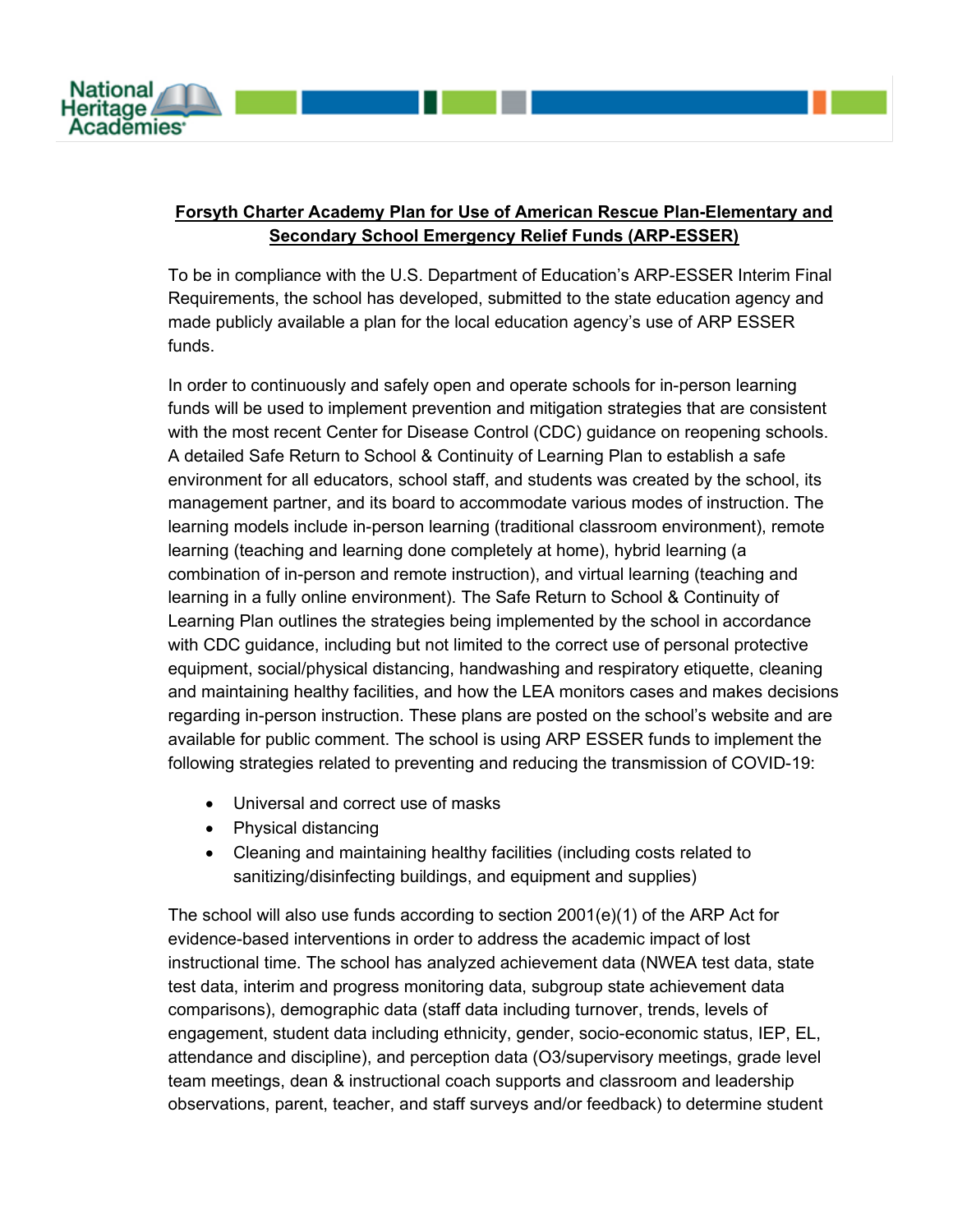

needs caused by learning opportunity loss. Through the school's data analysis, the school has decided to implement the following strategies using ARP ESSER funds:

- Before & after school tutoring
- Summer learning programming

The school will spend its remaining ARP ESSER funds consistent with section 2001(e)(2) of the ARP Act through the following initiatives:

- Covering costs of specific activities, services, supports, programs, and/or targeted interventions for At-Risk Student Populations;
- Covering costs of bonuses for retaining and recruiting staff
- Covering costs of library technology aides and educational technology coordinators to support staff, students, and families with effective use of technology;
- Providing connectivity (hot spots, broadband, outfitting the building with Wi-Fi, internet service, etc.) to the school and identified families;
- Providing devices (laptops, tablets, etc.) to staff and students and digital resources;
- Providing instructional resources for staff and students;
- Providing software, subscriptions, licenses to staff, students, and families;
- Costs related to sanitizing/disinfecting buildings;
- Providing equipment and supplies (gloves, masks, PPE, cleaning supplies, etc.);
- Providing HVAC filters to improve air quality

The school will ensure that the interventions it implements will respond to the academic, social, emotional, and mental health needs of all students through the collection of progress monitoring data on an ongoing basis and through student benchmarking data. Students are benchmarked at the beginning of the school year, mid-year, and the end of the school year to measure achievement. The school is also collecting data for staff and students participating in the school's supplemental summer learning program and monitors student progress.

The school will also evaluate implementation fidelity and effectiveness of interventions on an ongoing basis for the following subgroups:

- Student from low-income families
- Students in foster care
- Students experiencing homelessness
- English Learner students
- Migratory students